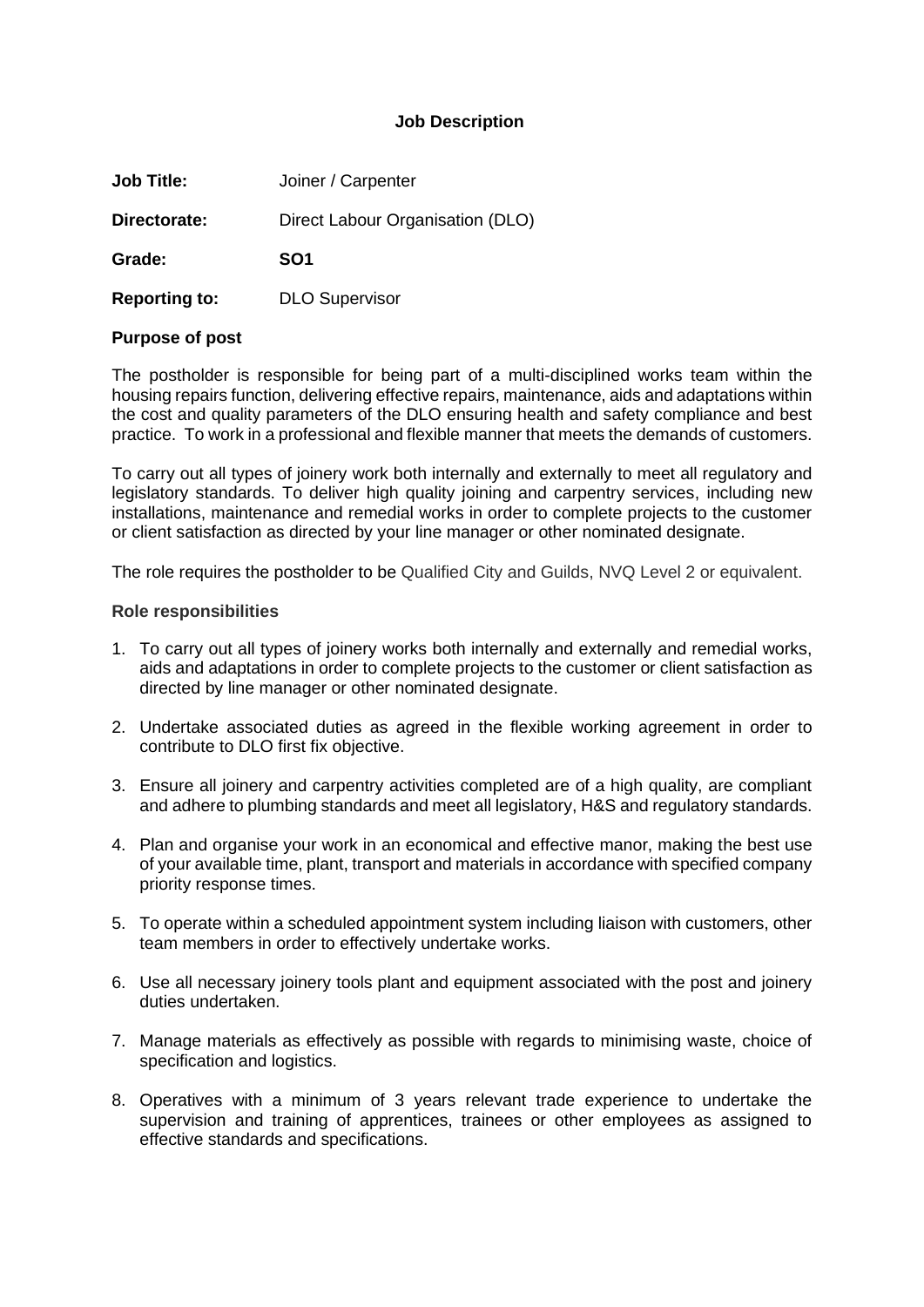- 9. To undertake pre-measuring work in order to assess works required and ensure its completion.
- 10. Use a company issued PDA where provided to carry out the job role e.g. receiving instructions, accurately completing works orders, general communications and ordering materials. Where there is a requirement complete any necessary paperwork related to the repair.
- 11. Take ownership for each repair updating the customer with reasons when it is not possible to complete a repair immediately. Communicate with call centre / DLO Supervisor to agree arrangements with customer to complete the repair.
- 12. To drive company vehicles in a careful professional manner and take care of your allocated vehicle by completing weekly inspections and weekly cleaning of vehicle, in accordance with all company procedures.
- 13. Maintain and operate an agreed range of stock and equipment within the vehicle provided to ensure there is suitable stock available to achieve first fix targets.
- 14. Develop excellent relationships with tenants / leaseholders and deliver high quality service to achieve high levels of customer satisfaction. Develop and maintain relationships with other stakeholders whilst providing the works service.
- 15. Interact with the other contractors to ensure that repairs are met by the appropriate team and that the customer is always aware who is carrying out the repair.
- 16. Undertake individual or corporate training and development in association with your role and duties.
- 17. Liaise as required with customer services advisors, other area of the business or contractors to ensure the work is properly co-ordinated and the necessary works are fully completed.
- 18. Be aware of risk assessments and method statements relating to own area of work and to work in safe manner taking account other people's health and wellbeing.
- 19. Ensure the observance of all statutory and local safety, health and environmental precautions and report immediately any accidents or breaches of safety procedures to your line manager in accordance with the company policies.

# **Joinery Tasks**

### Internal and external repairs and maintenance activities

Including:

- Fitting, repairing or maintaining wooden structures such as doors, window frames, staircases, partition walls, roof timbers, floor and roof joints
- Fitting, repairing or maintaining doors, cupboards, skirting boards, floorboards, window frames, doors, door surrounds, staircases, shelving and ironmongery